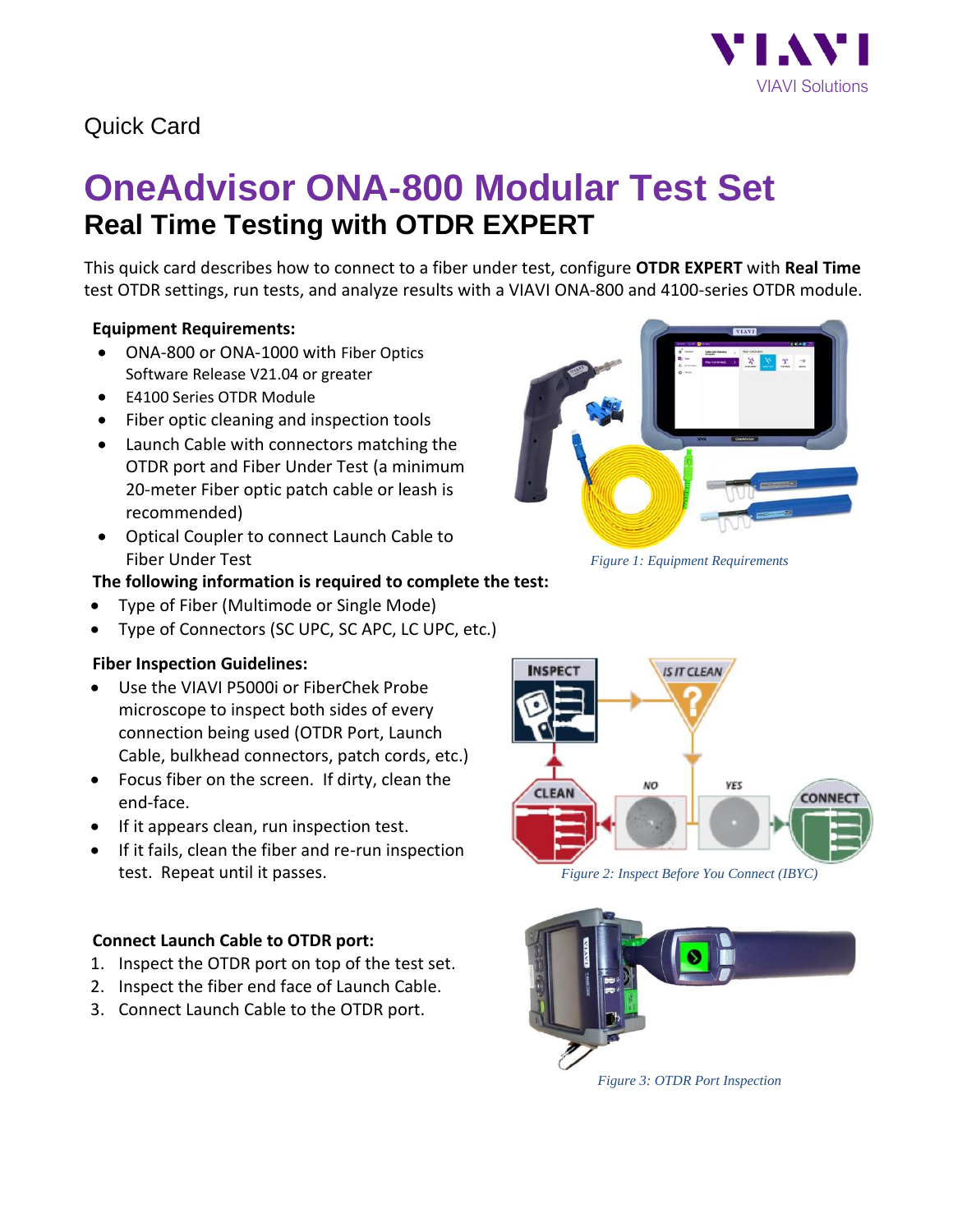

#### **Connect to Fiber Under Test (FUT):**

The Launch Cable may be connected to the FUT via an optical patch panel (OPP) or an optical coupler:

- 1. If the interface to the FUT is a patch cord, connect the patch cord to an optical coupler with the same connector type.
- 2. Inspect the FUT connected to the coupler or OPP.
- 3. Inspect the other fiber end face of the Launch Cable.
- 4. Connect the Launch Cable to the coupler or OPP.







*Figure 5: Connecting the Launch Cable to an OPP*

| $\sum$ CM<br><b>合 Home</b><br>٠<br>Favorites  | <b>Exit</b> Fiber Optics<br><b>Cable and Antenna</b><br><b>Analysis</b> | $\mathcal{P}$ | $\bigcirc$ $\bigcirc$ $\bigcirc$ $\bigcirc$ $\bigcirc$ $\bigcirc$ $\bigcirc$ $\bigcirc$ $\bigcirc$ $\bigcirc$ $\bigcirc$ $\bigcirc$ $\bigcirc$ $\bigcirc$ $\bigcirc$ $\bigcirc$ $\bigcirc$ $\bigcirc$ $\bigcirc$ $\bigcirc$ $\bigcirc$ $\bigcirc$ $\bigcirc$ $\bigcirc$ $\bigcirc$ $\bigcirc$ $\bigcirc$ $\bigcirc$ $\bigcirc$ $\bigcirc$ $\bigcirc$ $\bigcirc$ $\bigcirc$ $\bigcirc$ $\bigcirc$ $\bigcirc$ $\bigcirc$<br>Fiber 1 (4126 MA2) |                         |                                           |              |
|-----------------------------------------------|-------------------------------------------------------------------------|---------------|----------------------------------------------------------------------------------------------------------------------------------------------------------------------------------------------------------------------------------------------------------------------------------------------------------------------------------------------------------------------------------------------------------------------------------------------|-------------------------|-------------------------------------------|--------------|
| ≁h<br><b>Tests</b><br>å<br><b>Job Manager</b> | Fiber 1 (4126 MA2)                                                      | >             | ⋇<br><b>OTDR EXPERT</b>                                                                                                                                                                                                                                                                                                                                                                                                                      | মু<br><b>SMART TEST</b> | $\binom{(\gamma)}{A}$<br><b>FTTA OTDR</b> | 一茶<br>SOURCE |
| ٠<br>System                                   |                                                                         |               |                                                                                                                                                                                                                                                                                                                                                                                                                                              |                         |                                           |              |
|                                               |                                                                         |               |                                                                                                                                                                                                                                                                                                                                                                                                                                              |                         |                                           |              |
|                                               |                                                                         |               |                                                                                                                                                                                                                                                                                                                                                                                                                                              |                         |                                           |              |
|                                               |                                                                         |               |                                                                                                                                                                                                                                                                                                                                                                                                                                              |                         |                                           |              |

*Figure 6: Fiber Optics Home screen*



#### *Figure 7: EXPERT OTDR Setup*

#### **Launch OTDR EXPERT:**

- 1. Press the Power button  $\Box$  on the top left of the ONA-800 to start the instrument.
- 2. Tap the **Tests**, **Fiber 1** and **OTDR EXPERT** icon



until it is Blue and highlighted .

**Configure Test:**

1. Tap the  $\frac{1}{2}$  Soft key.

- 2. Tap **Display** and set **Distance Unit** to the desired unit of measure.
- 3. Tap **Auto-set** to configure the OTDR to autoconfigure range, pulse width, and resolution.